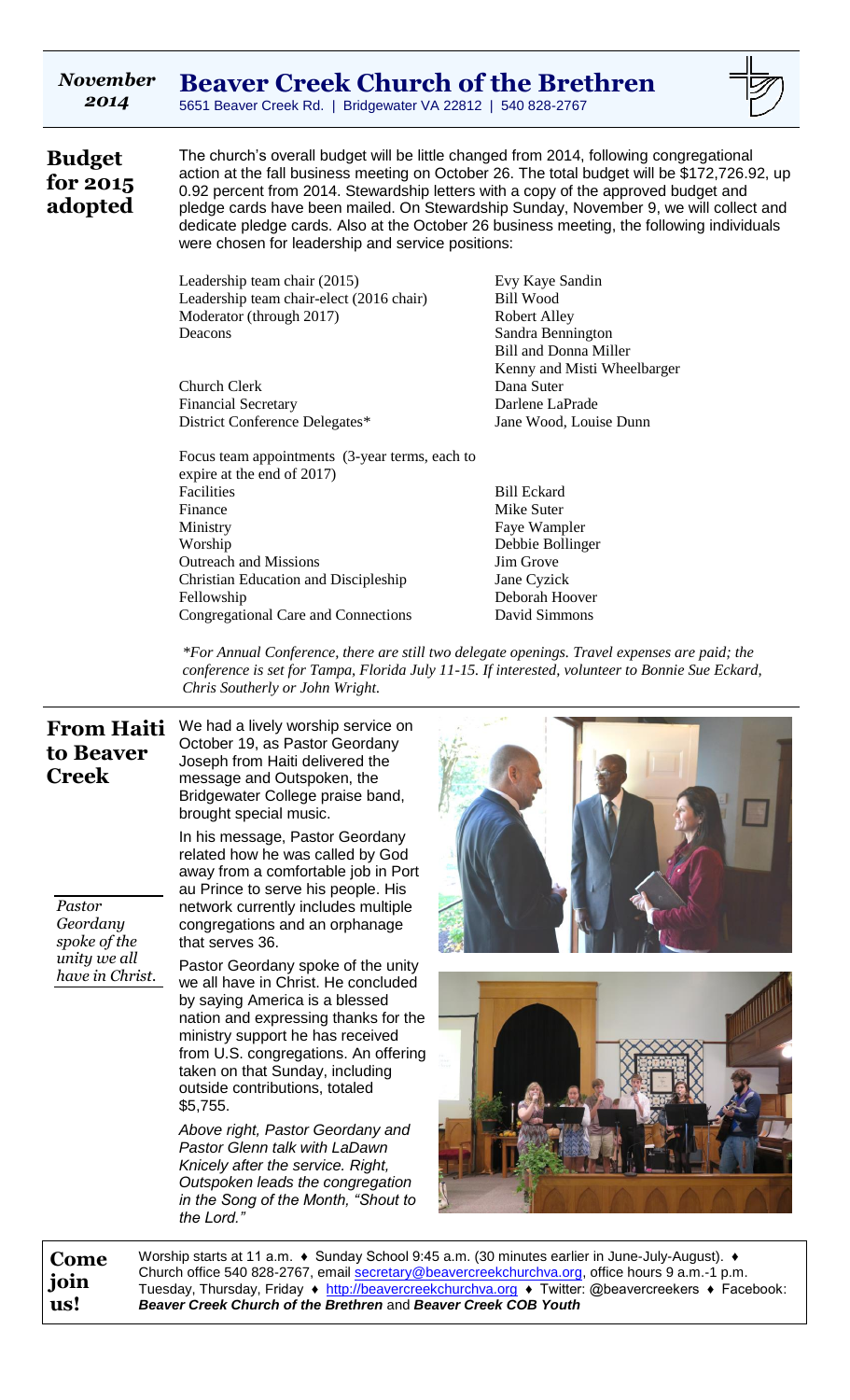# **Beaver Creek Church of the Brethren November Calendar**

| 2014<br>NOVEMBEL                                                                                                                                                                                                                                                                                     |         |                                    |           |               | <b>Scheduled church events in November:</b><br>November 1, 4:30-7 p.m. Oyster Supper (by advance ticket                                                                                               |               |                                                                                                                                                                                                                                                                                                                                                                                                                                                                                |
|------------------------------------------------------------------------------------------------------------------------------------------------------------------------------------------------------------------------------------------------------------------------------------------------------|---------|------------------------------------|-----------|---------------|-------------------------------------------------------------------------------------------------------------------------------------------------------------------------------------------------------|---------------|--------------------------------------------------------------------------------------------------------------------------------------------------------------------------------------------------------------------------------------------------------------------------------------------------------------------------------------------------------------------------------------------------------------------------------------------------------------------------------|
| S                                                                                                                                                                                                                                                                                                    | M       |                                    | W         |               |                                                                                                                                                                                                       |               | purchase only)<br>November 4, 7 p.m., Women's Fellowship Sunset Group                                                                                                                                                                                                                                                                                                                                                                                                          |
| 9<br>16<br>23<br>30                                                                                                                                                                                                                                                                                  | 3<br>10 | 4<br>11<br>18<br>24 25 26 27 28 29 | 5<br>- 19 | 6<br>13<br>20 | 14<br>-21                                                                                                                                                                                             | 8<br>15<br>22 | November 5, 9:30 a.m., Women's Fellowship Sunrise Group<br>November 7-8, Shenandoah District Conference<br>November 9, Deacon meeting after carry-in lunch<br>November 11, 10 a.m., Mixed Bible Study<br>November 11, 3:45 p.m., Ministry focus team<br>November 16, monthly newsletter deadline<br>November 20, 7 p.m., Leadership team<br>November 19, November newsletter deadline<br>November 25, 10 a.m., Mixed Bible study<br>November 30, 5 p.m., Hanging of the Greens |
| <b>Birthdays in November:</b><br><b>Chris Southerly</b><br>$\mathbf{2}$<br>Eva Jordan<br>3<br>Mac Evans, Phyllis Rhodes, Henry Eye<br>4<br><b>Diane Miller</b><br>5<br><b>Brenda Cline</b><br>6<br>LaDawn Knicely<br>7<br><b>Annie Simmons</b><br>8<br>Darlene LaPrade<br>10<br>11 Misti Wheelbarger |         |                                    |           |               | 13 Jason Jordan<br>14 Jackson Healy<br>15 Sierra Cline<br><b>Geraldine Suter</b><br>16<br><b>Grace Wright</b><br>17<br><b>Lee Harlow</b><br>21<br>Jeanette Hess, Lisa Moran<br><b>30 Austin Grove</b> |               |                                                                                                                                                                                                                                                                                                                                                                                                                                                                                |

**Beaver Creek Church of the Brethren Leadership Team Meeting September 18, 2014**

**Present:** Jeanette Hess, Evy Kaye Sandin, Denise Shiflet, Kenny Wheelbarger, Donna Miller, Bill Wood. **Ex-Officio:** Glenn Bollinger – Pastor. **Absent:** Marlin Simmons, Candy Hulvey, Charles Wright.

Donna Miller called the meeting to order at 7:02 p.m. and led devotions. The minutes from the previous meeting were approved as amended. The Treasurer's report was distributed and approved. The Master Calendar was updated.

### **Focus Team Reports:**

**Ministry:** The Ministry team spent some time discussing the Springs of Living Water survey results. Meetings with our ministry candidates will be set up. Glenn reported that the ethics training required by the new paper adopted by Annual Conference has been completed.

**Congregational Care:** No report.

**Deacons:** Bill Wood reported that the Deacons will be making communion bread October 1 and preparing for the October 5 Love Feast at 7 p.m.

### **Worship:** No report.

**Christian Education:** Jeanette Hess reported that teacher recognition is complete, but some teachers have not yet claimed their flowers. Third graders have been recognized with presentation Bibles. Donated video equipment has been received for the Sunday School program.

**Fellowship:** Denise Shiflet reported that more than 40 people attended the Movie Night and around \$100 was raised for the work camp fund. Vespers are set for September 21 with a 5 p.m. campfire and hot dog roast, followed by music and devotions at 6 p.m. Fellowship mornings on Sunday are also going well.

**Outreach:** Kenny Wheelbarger reported on progress with the backpack program for children in food-insecure homes. Sign-ups for buying and packing are in progress. Additional work is necessary to arrange for reimbursement for those who go on the buying trips.

**Finance:** Charles Wright had reported to Donna before the meeting that the finance team was continuing to work on the offering teller system, and continues to work on the budget for the October council meeting.

**Facilities:** Glenn read an email from Roger Simmons reporting on the furnace situation. The HVAC contractors who looked all agreed that the current furnace is at the end of its life. The one estimate received is that another boiler like our current one will cost \$20,886, with an effective life of 20 to 25 years. Additional estimates are pending. Wall repairs and carpet cleaning have also been done.

**Pastor's Report:** Glenn reported that Homecoming went well and that he had received good reactions to Robert Alley's message and the video shown downstairs. In addition to regular weekly duties and usual visitation, Glenn officiated at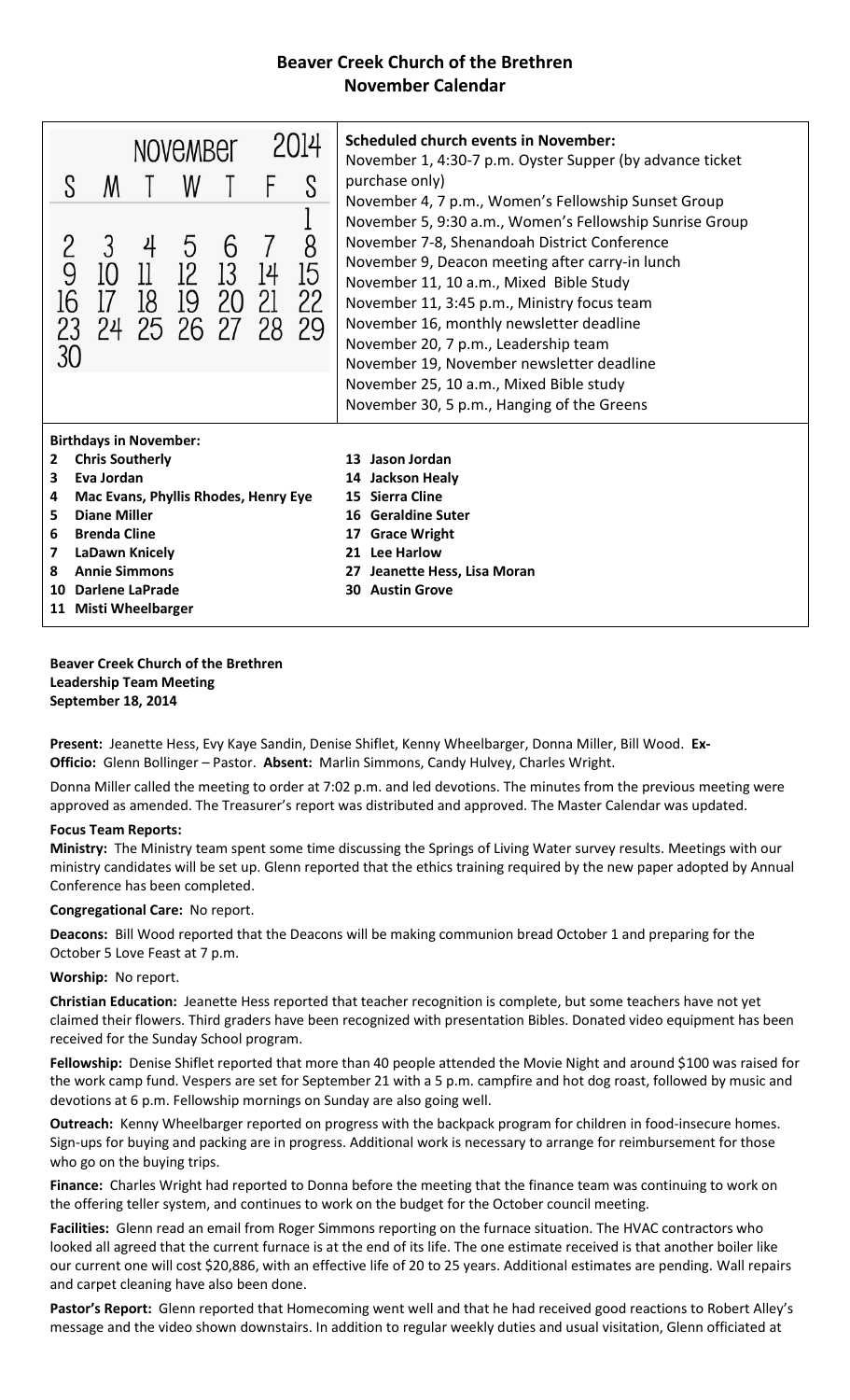the wedding of Pieter Tramper and Lydia Croom at Woodstock and is working with an additional couple in pre-marital counseling. Glenn reported that Sam Evans is able to receive letters, but not anything else, at Marine basic training. Glenn passed along word that the Brethren in Nigeria (EYN) are hard pressed by terrorism and war. He also reported that the Gifts and Calling Team is still working on filling positions for 2015. Geordany Joseph from the Haitian orphanage familiar to Beaver Creek will be present for October 19 worship.

**Old Business:** Work on the 2015 budget is not complete, but the budget will require action to prepare it for October presentation at the next Leadership Team meeting.

**New Business:** Montezuma Church of the Brethren has asked for assistance with the Open Doors homeless ministry in November.

The meeting adjourned at 8:29 p.m. Respectfully submitted

Bill Wood, substituting for Darlene LaPrade

## **Apple Butter: The Inside Story**

### *Contributed by Brad Eckard*

I had the unique "pleasure" of spending Friday night at the Apple Butter Boil with the Junior Highs and a few of the Senior Highs. It's during times like this, spent in fellowship with these little miracles from God, that one notices the difference between teen age boys and actual human beings. I'm not sure where they rank in the biological order, but I suspect somewhere between pond algae and a chimpanzee..

Their brains just work differently from everyone else's. When faced with a decision, a forty-five year old mature adult will look at all sides, weigh all his options against their consequences and then make a decision based on how bad his back will hurt in the morning. Teenage boys, on the other hand, when faced with the same dilemma, only want to know two things; when do we eat and what do we eat? Most of the time they don't even care about what as long as when is now.

*Teenage boys, on the other hand, only want to know two things; when do we eat and what do we eat?*

*I looked to the girls for a little common sense, but I found them in the morning, curled up on the ground beside a dying fire.*

Take the sleeping arrangements Friday night. There's always the question of who's sleeping where. My first choice was in a bed on a beach somewhere in the Bahamas. Since I didn't even ask, I could stand to sleep in my own bed. I'd even settle for a bed made out of the pillows in the Junior High's room. When faced with the same question, the boys decided… picnic tables. The first problem I noticed was 'picnic table' doesn't have the word 'bed' in it anywhere. I mean, who thinks of sleeping on a picnic table?

So the boys pulled the picnic tables together under the shelter, threw their sleeping bags on top and went to sleep. In the morning they complained that they didn't sleep well. Gee. Know why? BECAUSE THEY WERE SLEEPING OUTSIDE ON PICNIC TABLES!!!

I looked to the girls for a little common sense, but I found them in the morning, curled up on the ground beside a dying fire. The kids finally quieted down around 2 am. I made sure everyone stayed quiet before making my way to my tent around 2:30 and finally drifted off to sleep about fifteen minutes before the men showed up to start the fires. A tent was not my first choice, or second or even third, but I was out of the weather and able to stand up straight in the morning. So all in all, it wasn't a bad night.

This was the second year that I've spent the night at Apple Butter and as much as it pains me, I'm willing to give up my spot next year if someone would like to step in. Please.

I'm begging you.



*Above left, fires for boiling down the cider. At right in the picture, sleeping quarters. Below, the snits (cut apple pieces) are added after daybreak.*



*At right, the apple butter is stirred all day. Far right, the finished product is labeled. Proceeds of the Apple Butter Boil support travel to National Youth Conference.*